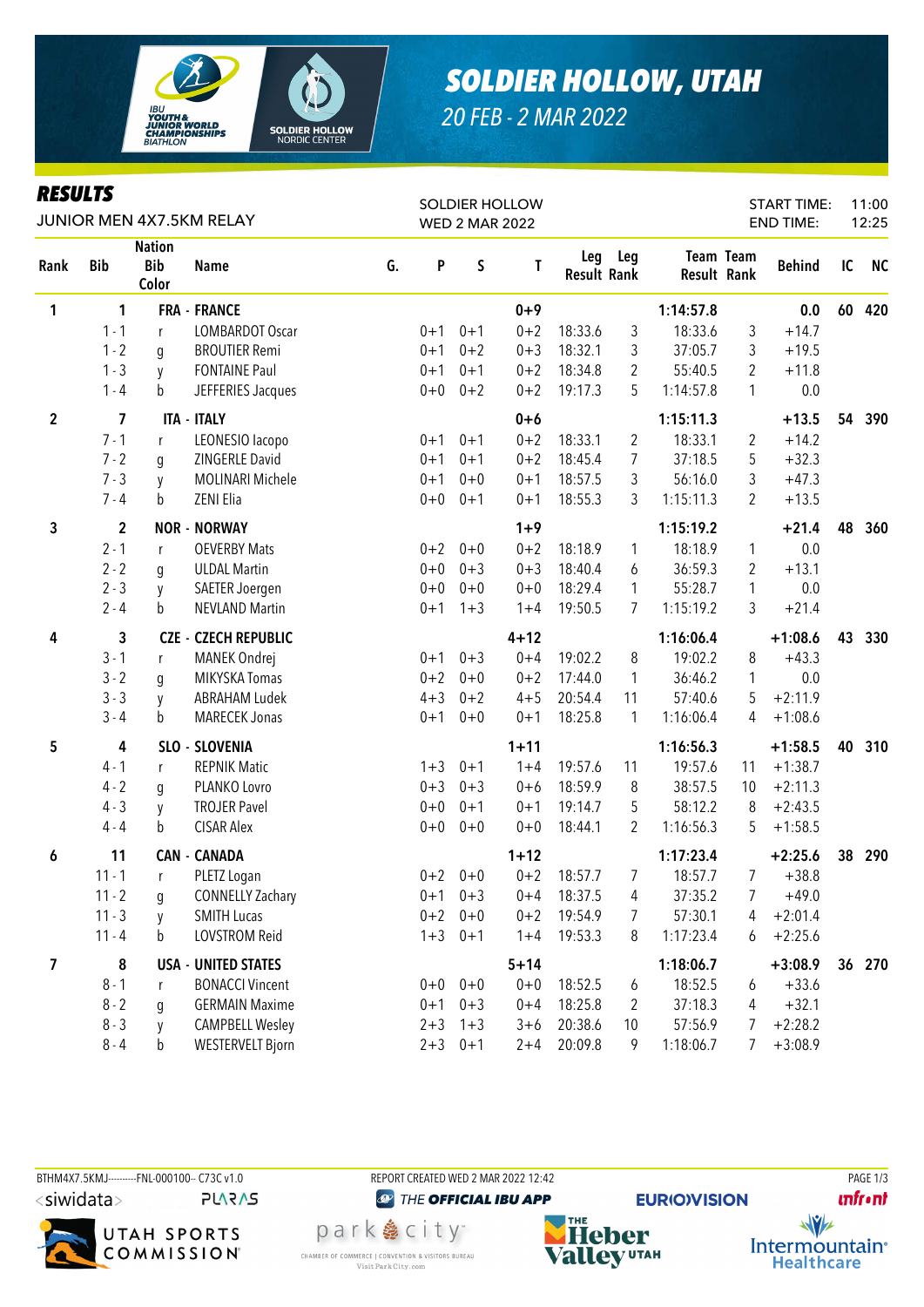

### *SOLDIER HOLLOW, UTAH 20 FEB - 2 MAR 2022*

#### *RESULTS*

| KEYULIY<br>JUNIOR MEN 4X7.5KM RELAY |            |                                      |                           |    | SOLDIER HOLLOW<br><b>WED 2 MAR 2022</b> |             |          |                           |     |                    | <b>START TIME:</b><br><b>END TIME:</b> |                | 11:00<br>12:25 |           |
|-------------------------------------|------------|--------------------------------------|---------------------------|----|-----------------------------------------|-------------|----------|---------------------------|-----|--------------------|----------------------------------------|----------------|----------------|-----------|
| Rank                                | <b>Bib</b> | <b>Nation</b><br><b>Bib</b><br>Color | <b>Name</b>               | G. | P                                       | $\sf S$     | T        | Leg<br><b>Result Rank</b> | Leg | <b>Result Rank</b> | Team Team                              | <b>Behind</b>  | IC             | <b>NC</b> |
| 8                                   | 5          |                                      | <b>GER - GERMANY</b>      |    |                                         |             | $1+9$    |                           |     | 1:18:23.4          |                                        | $+3:25.6$      | 34             | 250       |
|                                     | $5 - 1$    | r                                    | <b>NOACK Moritz</b>       |    | $0 + 2$                                 | $1 + 3$     | $1 + 5$  | 20:40.5                   | 15  | 20:40.5            | 15                                     | $+2:21.6$      |                |           |
|                                     | $5 - 2$    | g                                    | <b>SEIDL Elias</b>        |    | $0 + 0$                                 | $0 + 0$     | $0 + 0$  | 19:12.5                   | 10  | 39:53.0            | 14                                     | $+3:06.8$      |                |           |
|                                     | $5 - 3$    | y                                    | MADERSBACHER Frederik     |    | $0 + 0$                                 | $0 + 1$     | $0 + 1$  | 19:10.9                   | 4   | 59:03.9            | 9                                      | $+3:35.2$      |                |           |
|                                     | $5 - 4$    | b                                    | <b>LODL Darius</b>        |    | $0 + 1$                                 | $0 + 2$     | $0 + 3$  | 19:19.5                   | 6   | 1:18:23.4          | 8                                      | $+3:25.6$      |                |           |
| 9                                   | 13         |                                      | <b>FIN - FINLAND</b>      |    |                                         |             | $5 + 15$ |                           |     | 1:19:36.8          |                                        | $+4:39.0$      |                | 32 230    |
|                                     | $13 - 1$   | $\mathsf{r}$                         | JORONEN Sameli            |    | $0 + 1$                                 | $3 + 3$     | $3 + 4$  | 20:25.8                   | 14  | 20:25.8            | 14                                     | $+2:06.9$      |                |           |
|                                     | $13 - 2$   | g                                    | <b>INVENIUS Otto</b>      |    | $2 + 3$                                 | $0 + 1$     | $2 + 4$  | 19:10.7                   | 9   | 39:36.5            | 13                                     | $+2:50.3$      |                |           |
|                                     | $13 - 3$   | y                                    | MUKKALA Jonni             |    | $0 + 3$                                 | $0 + 1$     | $0 + 4$  | 19:30.0                   | 6   | 59:06.5            | 10                                     | $+3:37.8$      |                |           |
|                                     | $13 - 4$   | b                                    | <b>KUUTTINEN Patrik</b>   |    | $0 + 1$                                 | $0 + 2$     | $0 + 3$  | 20:30.3                   | 11  | 1:19:36.8          | 9                                      | $+4:39.0$      |                |           |
| 10                                  | 14         |                                      | LTU - LITHUANIA           |    |                                         |             | $2 + 10$ |                           |     | 1:19:59.4          |                                        | $+5:01.6$      | 31             | 220       |
|                                     | $14 - 1$   | $\mathsf{r}$                         | CIGAK Nikita              |    | $1 + 3$                                 | $0 + 3$     | $1 + 6$  | 20:09.4                   | 12  | 20:09.4            | 12                                     | $+1:50.5$      |                |           |
|                                     | $14 - 2$   | q                                    | MACKINE Jokubas           |    | $0 + 0$                                 | $1 + 3$     | $1 + 3$  | 19:24.6                   | 13  | 39:34.0            | 12                                     | $+2:47.8$      |                |           |
|                                     | $14 - 3$   | y                                    | ALEKSANDROVAS Romualdas   |    | $0 + 0$                                 | $0 + 1$     | $0 + 1$  | 21:10.2                   | 12  | 1:00:44.2          | 13                                     | $+5:15.5$      |                |           |
|                                     | $14 - 4$   | b                                    | <b>FOMIN Maksim</b>       |    | $0 + 0$                                 | $0 + 0$     | $0 + 0$  | 19:15.2                   | 4   | 1:19:59.4          | 10                                     | $+5:01.6$      |                |           |
| 11                                  | 12         |                                      | <b>AUT - AUSTRIA</b>      |    |                                         |             | $2 + 15$ |                           |     | 1:20:07.7          |                                        | $+5:09.9$      | 30             | 210       |
|                                     | $12 - 1$   | r                                    | <b>PROSSER Maximilian</b> |    |                                         | $0+3$ 1+3   | $1 + 6$  | 19:47.6                   | 10  | 19:47.6            | 10                                     | $+1:28.7$      |                |           |
|                                     | $12 - 2$   | g                                    | <b>LIENBACHER Pascal</b>  |    | $0 + 2$                                 | $0 + 0$     | $0 + 2$  | 19:46.0                   | 14  | 39:33.6            | 11                                     | $+2:47.4$      |                |           |
|                                     | $12 - 3$   | y                                    | <b>FOIDL Benedikt</b>     |    | $0 + 2$                                 | $0 + 0$     | $0 + 2$  | 20:06.3                   | 8   | 59:39.9            | 11                                     | $+4:11.2$      |                |           |
|                                     | $12 - 4$   | b                                    | LANGEGGER Christian       |    | $1 + 3$                                 | $0 + 2$     | $1 + 5$  | 20:27.8                   | 10  | 1:20:07.7          | 11                                     | $+5:09.9$      |                |           |
| 12                                  | 10         |                                      | <b>EST - ESTONIA</b>      |    |                                         |             | $3 + 17$ |                           |     | 1:21:26.1          |                                        | $+6:28.3$      | 29             | 200       |
|                                     | $10 - 1$   | r                                    | PERV Joosep               |    | $0 + 2$                                 | $0 + 1$     | $0 + 3$  | 18:50.4                   | 5   | 18:50.4            | 5                                      | $+31.5$        |                |           |
|                                     | $10 - 2$   | g                                    | PALM Tuudor               |    | $0 + 0$                                 | $0 + 3$     | $0 + 3$  | 19:20.3                   | 12  | 38:10.7            | 8                                      | $+1:24.5$      |                |           |
|                                     | $10 - 3$   | y                                    | <b>VSIVTSEV Ivar</b>      |    | $0 + 3$                                 | $2 + 3$     | $2 + 6$  | 22:09.4                   | 13  | 1:00:20.1          | 12                                     | $+4:51.4$      |                |           |
|                                     | $10 - 4$   | b                                    | <b>EPNER Markus Rene</b>  |    | $0 + 2$                                 | $1 + 3$     | $1 + 5$  | 21:06.0                   | 12  | 1:21:26.1          | 12                                     | $+6:28.3$      |                |           |
| 13                                  | 15         |                                      | <b>BEL - BELGIUM</b>      |    |                                         |             | $3 + 10$ |                           |     | 1:23:47.4          |                                        | $+8:49.6$      | 28             | 190       |
|                                     | $15 - 1$   | r.                                   | <b>DIELEN Pjotr</b>       |    |                                         | $0+1$ $0+1$ | $0 + 2$  | 19:08.1                   | 9   | 19:08.1            | 9                                      | $+49.2$        |                |           |
|                                     | $15 - 2$   | g                                    | <b>BEAUVAIS Cesar</b>     |    |                                         | $0+2$ 0+0   | $0 + 2$  | 19:17.0                   | 11  | 38:25.1            | 9                                      | $+1:38.9$      |                |           |
|                                     | $15 - 3$   | y                                    | <b>GABRIEL Florent</b>    |    | $0 + 1$                                 | $3 + 3$     | $3 + 4$  | 23:03.4                   | 15  | 1:01:28.5          | 14                                     | $+5:59.8$      |                |           |
|                                     | $15 - 4$   | b                                    | <b>CRENIER Samuel</b>     |    | $0 + 1$                                 | $0 + 1$     | $0 + 2$  | 22:18.9                   | 14  | 1:23:47.4          | 13                                     | $+8:49.6$      |                |           |
| 14                                  | 6          |                                      | <b>SUI - SWITZERLAND</b>  |    |                                         |             | $5 + 21$ |                           |     | 1:25:30.9          |                                        | $+10:33.1$     |                | 27 180    |
|                                     | $6 - 1$    | r                                    | ZBERG Simon               |    |                                         | $0+3$ $0+2$ | $0 + 5$  | 20:13.3                   | 13  | 20:13.3            | 13                                     | $+1:54.4$      |                |           |
|                                     | $6 - 2$    | g                                    | <b>DAUPHIN Valentin</b>   |    | $0 + 3$                                 | $0 + 3$     | $0 + 6$  | 20:44.9                   | 15  | 40:58.2            | 15                                     | $+4:12.0$      |                |           |
|                                     | $6 - 3$    | y                                    | IN ALBON Noe              |    | $4 + 3$                                 | $1 + 3$     | $5 + 6$  | 22:44.7                   | 14  | 1:03:42.9          | 15                                     | $+8:14.2$      |                |           |
|                                     | $6 - 4$    | $\mathsf b$                          | <b>KELLER Yanis</b>       |    | $0 + 1$                                 | $0 + 3$     | $0 + 4$  | 21:48.0                   | 13  | 1:25:30.9          |                                        | $14 + 10:33.1$ |                |           |





CHAMBER OF COMMERCE | CONVENTION & VISITORS BUREAU

Visit Park City.com

**<sup>***<sup><i>O</sup>* THE OFFICIAL IBU APP</sup></sup> park 急 city<sup>®</sup>